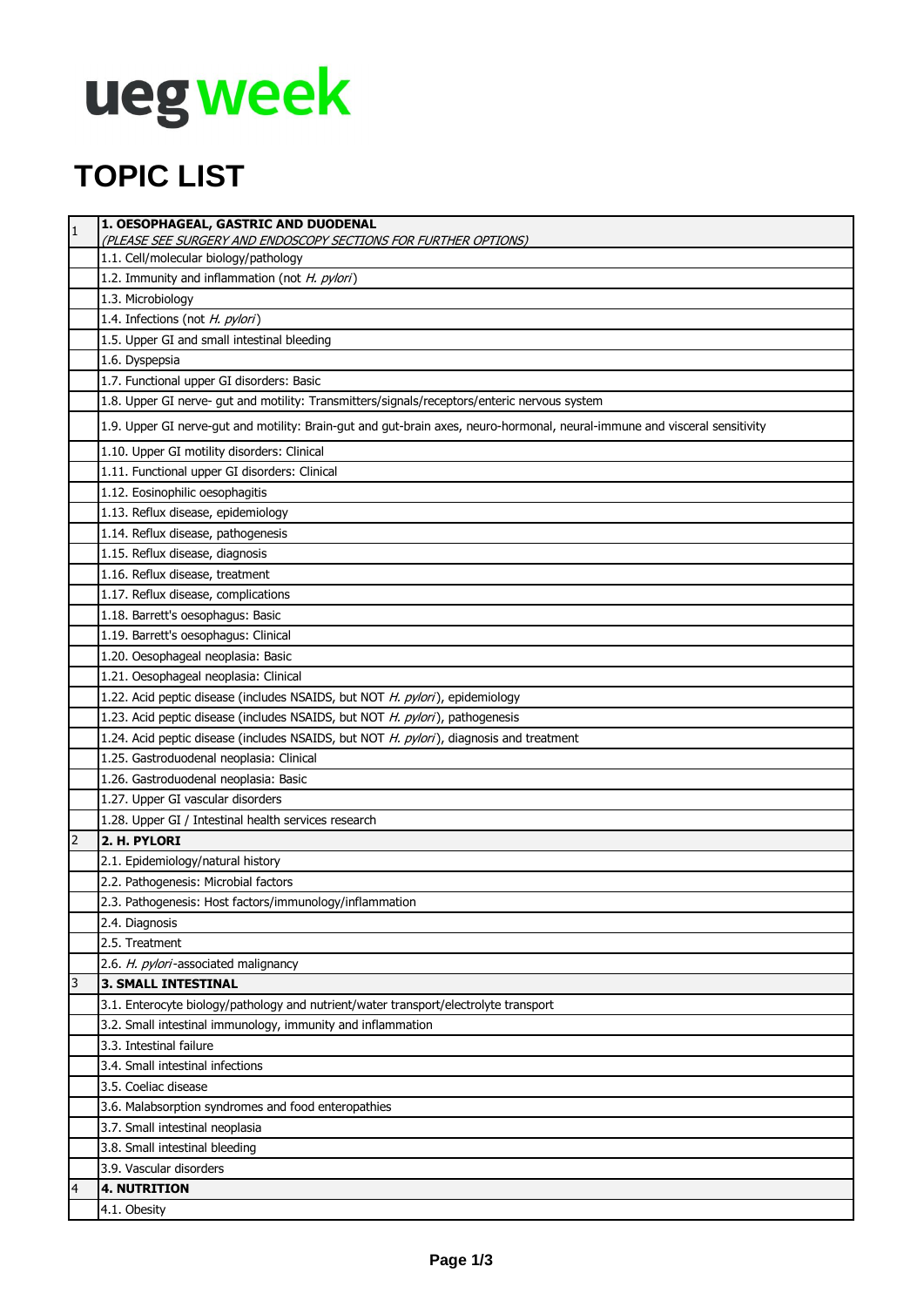# **uegweek**

### **TOPIC LIST**

|                  | 4.2. Nutrients and gut function                                                                                   |
|------------------|-------------------------------------------------------------------------------------------------------------------|
|                  | 4.3. Enteral and parenteral nutrition                                                                             |
| 5                | 5. IBD (INCLUDING MICROSCOPIC COLITIS)                                                                            |
|                  | 5.1. Basic/pathogenesis/pathology                                                                                 |
|                  | 5.2. Aetiology/epidemiology                                                                                       |
|                  | 5.3. Genetics                                                                                                     |
|                  | 5.4. Diagnosis and monitoring                                                                                     |
|                  | 5.5. Imaging, radiology (incl. interventional radiology)                                                          |
|                  | 5.6. Treatment-medical                                                                                            |
|                  | 5.7. Treatment-surgical                                                                                           |
| $6\overline{6}$  | <b>6. LOWER GI (EXCLUDING IBD)</b><br>(PLEASE SEE SURGERY AND ENDOSCOPY SECTIONS FOR FURTHER OPTIONS)             |
|                  | 6.1. Lower GI Immunology, immunity, inflammation (NOT IBD)                                                        |
|                  | 6.2. Microbiology                                                                                                 |
|                  | 6.3. Lower GI infections                                                                                          |
|                  | 6.4. Lower GI bleeding                                                                                            |
|                  | 6.5. Lower GI malignant disease-epidemiology                                                                      |
|                  | 6.6. Lower GI malignant disease, pathogenesis                                                                     |
|                  | 6.7. Lower GI malignant disease, diagnosis/histopathology                                                         |
|                  | 6.8. Lower GI malignant disease, management                                                                       |
|                  | 6.9. IBS /Lower GI motility: Brain-gut and gut-brain axes, neuro-hormonal, neural-immune and visceral sensitivity |
|                  | 6.10. IBS/Lower GI motility: Transmitters/signals/receptors/enteric nervous system                                |
|                  | 6.11. Lower GI motility disorders: Clinical                                                                       |
|                  | 6.12. Irritable bowel syndrome: Epidemiology                                                                      |
|                  | 6.13. Irritable bowel syndrome: Classification and diagnosis                                                      |
|                  | 6.14. Irritable bowel syndrome: Treatment                                                                         |
|                  | 6.15. Lower GI vascular disorders                                                                                 |
|                  | 6.16. Diverticular disease                                                                                        |
|                  | 6.17. Ano-rectal disorders other than IBD or motility-related                                                     |
|                  | 6.18. Lower GI health services research                                                                           |
| $\overline{7}$   | 7. LIVER                                                                                                          |
|                  | 7.1. Molecular biology, inflammation and fibrosis                                                                 |
|                  | 7.2. Microbiology                                                                                                 |
|                  | 7.3. Regeneration, stem cells and nutrition                                                                       |
|                  | 7.4. Metabolic/genetic disorders                                                                                  |
|                  | 7.5. Hepatotoxicity/alcohol                                                                                       |
|                  | 7.6. Cirrhosis and complications: Basic aspects                                                                   |
|                  | 7.7. Cirrhosis and complications: Clinical aspects                                                                |
|                  | 7.8. Viral hepatitis: Basic aspects                                                                               |
|                  | 7.9. Viral hepatitis: Clinical aspects                                                                            |
|                  | 7.10. Cholestatic liver disease                                                                                   |
|                  | 7.11. Immunology, autoimmune liver disease                                                                        |
|                  | 7.12. Acute liver failure, transplantation/surgery                                                                |
|                  | 7.13. Imaging, radiology (incl. interventional radiology)                                                         |
|                  | 7.14. Liver neoplasia: Basic                                                                                      |
|                  | 7.15. Liver neoplasia: Clinical                                                                                   |
|                  | 7.16. Vascular diseases of the liver, bile duct or pancreas                                                       |
|                  | 7.17. Liver health services research                                                                              |
| $\boldsymbol{8}$ | <b>8. BILIARY</b> (PLEASE SEE SURGERY AND ENDOSCOPY SECTIONS FOR FURTHER OPTIONS)                                 |